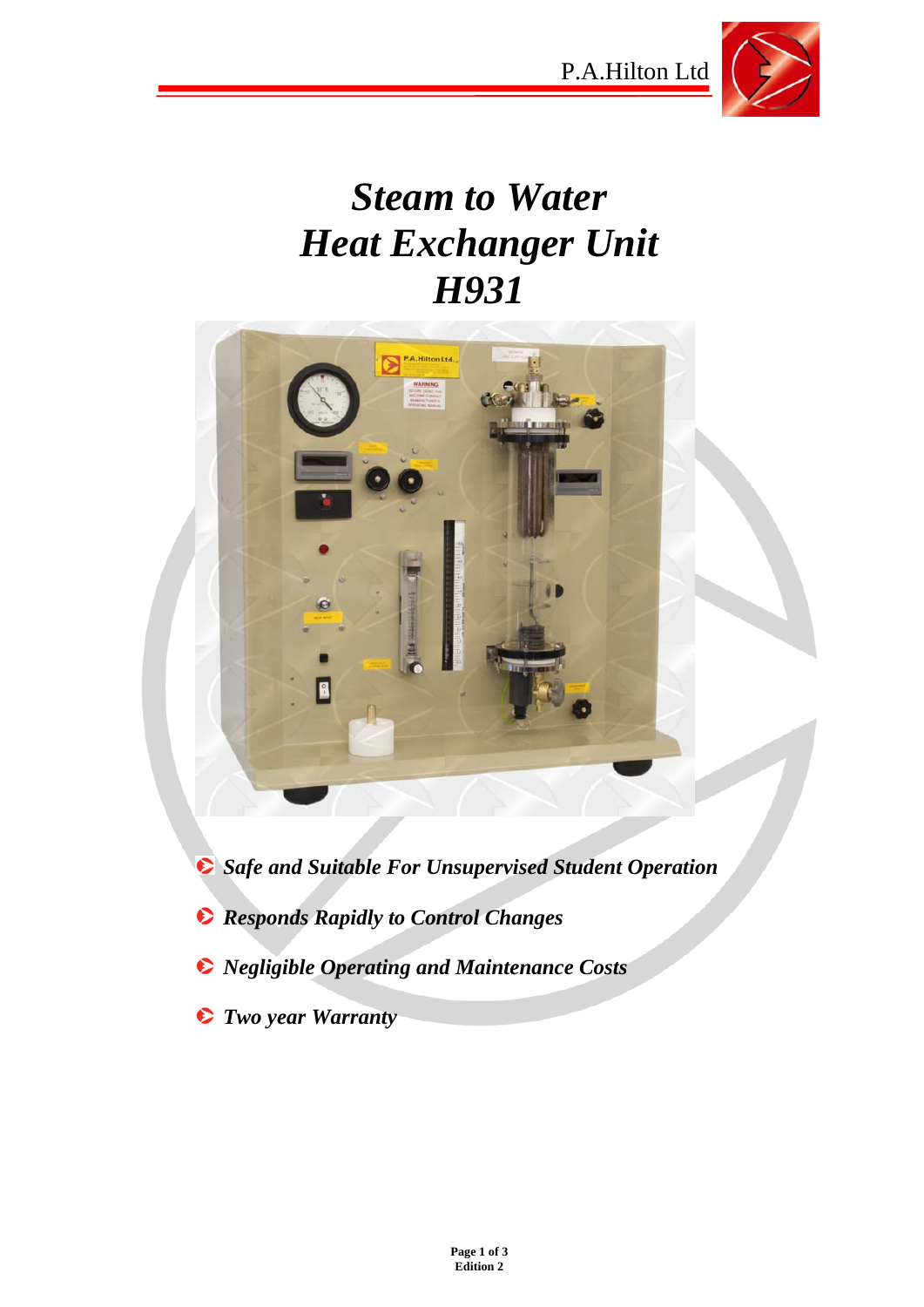

### *Introduction*

The H931 Steam to Water Heat Exchanger Unit has been designed to provide visual and quantitative results related to heat transfer in shell and tube type water cooled condensers. Three interchangeable manifolds allow investigation of single, double or four pass cooling water flow through the condenser tubes.

The unit is self-contained and designed for bench top use having its own steam generator and condenser tubes housed in a single thick walled glass cylinder. Instrumentation monitoring the cooling water flow rate, temperature and pressure drop through the tubes allow an interesting and important range of experiments to be conducted. The unit is easily controlled and stabilises quickly allowing many different conditions to be investigated in a single laboratory period.

The above features, together with pressure and temperature safety isolators, make the unit ideal for student operation, in courses for:-

- Mechanical Engineering
- Chemical Engineering
- Plant and Process Engineering
- Marine Engineering

#### *Experimental Capabilities*

The H931 enables the following training exercises to be undertaken:

- Visual demonstration of filmwise condensation and nucleate boiling.
- Demonstration of the increase in heat exchanger effectiveness due to increasing the number of tube passes at constant flow rates.
- Measurement of the effect of coolant flow velocity and the number of tube passes on pressure drop.
- Investigation of the effect of increasing flow velocity and the number of tube passes on the overall heat transfer coefficient.
- Investigation of the saturation pressure/temperature relationship for  $H_2O$  at low pressures.

## *Description*

Steam generation and condensation take place in a single thick walled glass cylinder with metal cover plates. The lower cover houses a thermally protected electric heating element, a thermocouple to measure the saturation temperature of the  $H_2O$  and a drain valve. The heat input to the element may be increased from 0.4 kW to 3 kW.

The upper cover houses four water cooled copper U tubes. The cooling water is conducted to and from a common distributor via any one of three PTFE manifolds to provide single, double or four tube passes. A hollow central bolt fitted with a pressure relief valve and connecting to a pressure switch allows rapid changing of the manifolds. Two thermocouples housed in the header sense the cooling water inlet and outlet temperature. Pressure tappings within the header connect to Pressure Transducer and Digital Indicator and this records the overall pressure drop across the condenser. Cooling water circulation is provided by an internal pump and the total flow rate is measured by a variable area flowmeter.

In order to remove the heat absorbed by the condenser cooling water, a small amount is allowed to run to waste and is replaced by a controlled flow of cold water from the mains. The cold water is admitted through a second variable area flowmeter and this allows stable running conditions to be rapidly established. A multi-point digital electronic thermometer indicates all important temperatures and together with the total water mass flow allows the rate of heat transfer to be calculated.

The unit demonstrates the filmwise mode of condensation that occurs in most industrial plant. In order to investigate quantitatively both filmwise and the more effective dropwise condensation the Hilton Film and Dropwise Condensation Unit H911 is recommended or alternatively the H102K Film and Dropwise Condensation Module designed to operate with the H102 Heat Exchanger Service Unit.

> **Page 2 of 3 Edition 2**